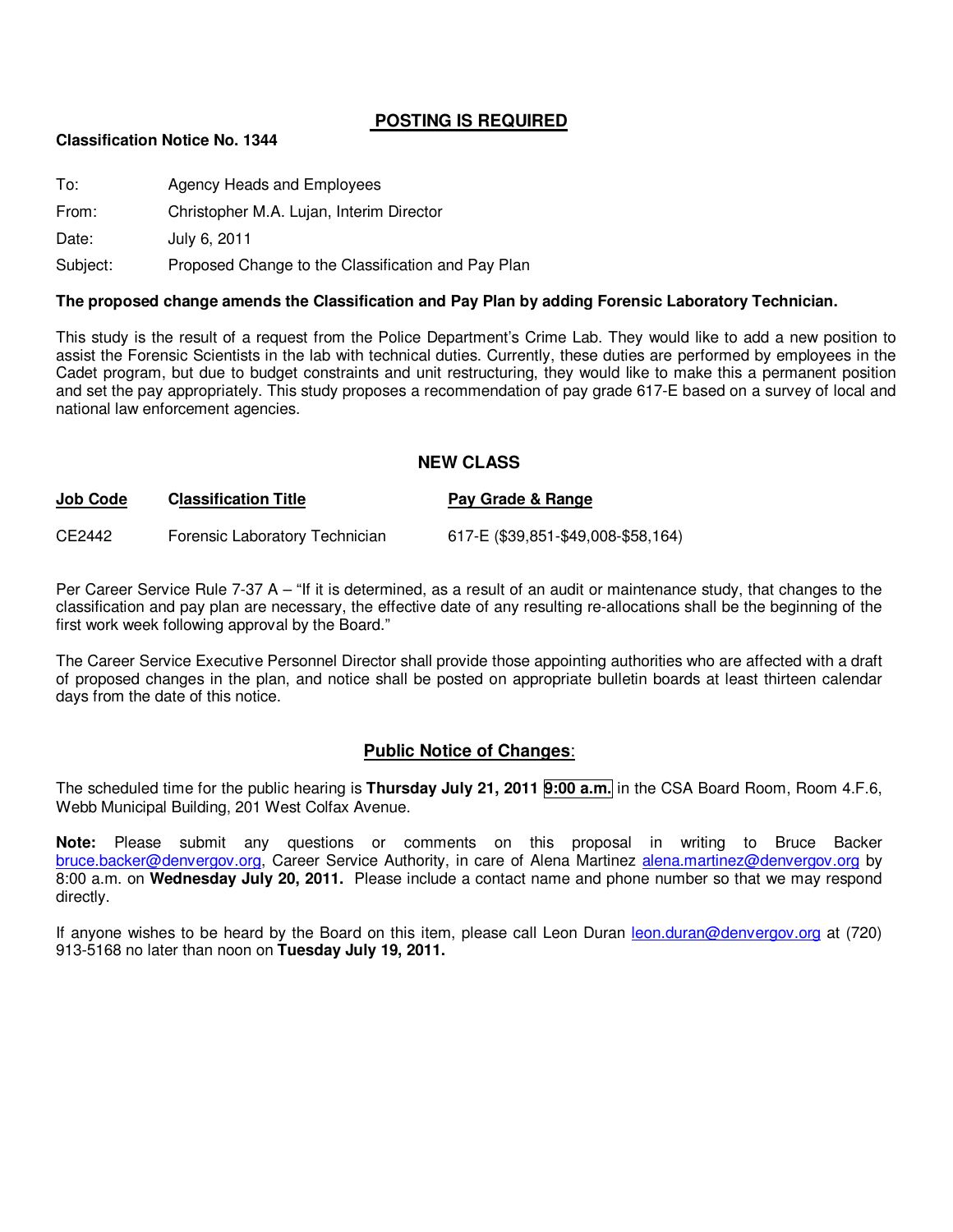

## Career Service Authority

Page 1 of 5

# Forensic Laboratory Technician

## **GENERAL STATEMENT OF CLASS DUTIES**

Performs intermediate level technical work to prepare and/or analyze non-probative forensic-type samples in support of forensic research, training, and validation projects, and performs quality control or quality assurance checks on laboratory instruments and reagents to support forensic casework duties.

#### **DISTINGUISHING CHARACTERISTICS**

This class performs intermediate level technical work to prepare and/or analyze non-probative forensictype samples in support of forensic research, training, and validation projects, and performs quality control or quality assurance checks on laboratory instruments and reagents to support forensic casework duties. This class is distinguished from the Forensic Scientist I, who performs entry level professional forensic work while receiving on-the-job training in the methods, practices, procedures, and equipment of forensic science by applying physical sciences to the investigation of crimes and conducting scientific laboratory analyses on physical evidence.

## **Guidelines, Difficulty and Decision Making Level:**

Guidelines are generally numerous, well established, and directly applicable to the work assignment. Work assignment and desired results are explained by general oral or written instructions.

Duties assigned are generally repetitive and restricted in scope but may be of substantial intricacy. Employee primarily applies standardized practices.

Decisions or recommendations on non-standardized situations are limited to relating organizational policies to specific cases. Problems that are not covered by guidelines or are without precedent are taken up with the supervisor.

### **Level of Supervision Received and Quality Review:**

Under normal supervision, within a standardized work situation, the employee performs duties common to the line of work without close supervision or detailed instruction. Work product is subject to continual review.

### **Interpersonal Communications and Purpose:**

Contacts with the public or employees where explanatory or interpretive information is exchanged, gathered, or presented and some degree of discretion and judgment are required within the parameters of the job function.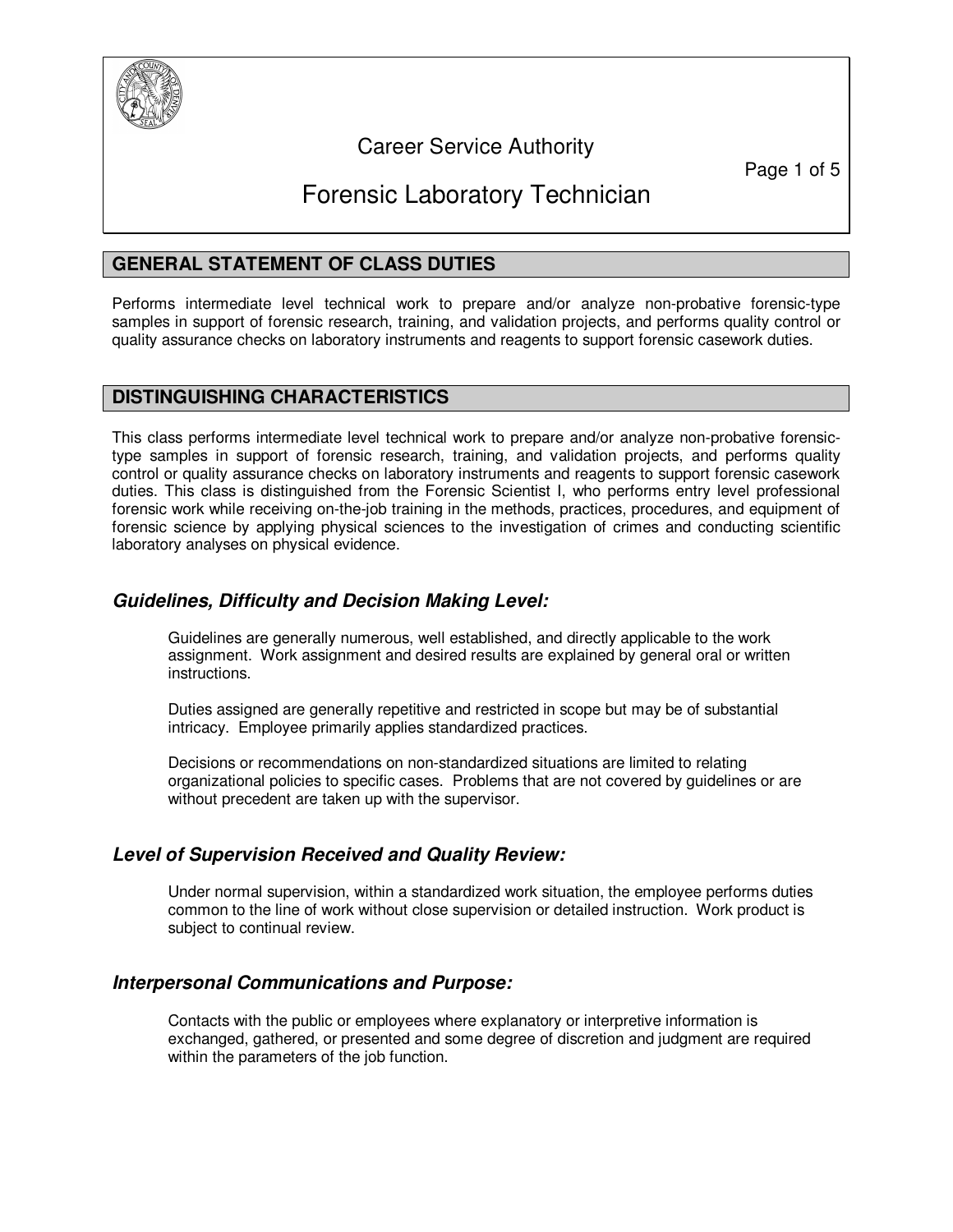#### **Level of Supervision Exercised:**

None

#### **ESSENTIAL DUTIES**

Supports forensic research, training, and validation projects by preparing and/or analyzing non-probative samples, and maintains proper documentation of work product.

Operates necessary laboratory equipment to conduct quality control checks on instruments and equipment, identifies problems, and either performs the necessary adjustments or conducts or schedules maintenance.

Monitors equipment performance within established tolerance ranges and completes regular maintenance and performance checks on laboratory equipment.

Cleans and/or sterilizes glassware and other utensils within autoclave or cross-linker. Performs proper cleaning procedures within established guidelines.

Prepares reagents utilizing defined procedures for use by forensic scientists on casework.

Performs quality control/quality assurance checks on reagents utilizing defined procedures and maintains documentation.

Stocks all areas with adequate and proper supplies and orders necessary stock.

Ensures the laboratory is clean and sterile, which may include instruments, countertops, and other laboratory fixtures.

Maintains established department policies and procedures, quality improvement, safety, environmental, and infection standards.

Attends meetings as required.

Maintains laboratory records as required, including preparing and providing discoverable case files for court.

Performs other related duties as assigned or requested.

Any one position may not include all of the duties listed. However, the allocation of positions will be determined by the amount of time spent in performing the essential duties listed above.

### **MINIMUM QUALIFICATIONS**

#### **Competencies, Knowledge, & Skills:**

**Integrity/Honesty –** Contributes to maintaining the integrity of the organization, displays high standards of ethical conduct, understands the impact of violating these standards on an organization, self, and others, and is trustworthy.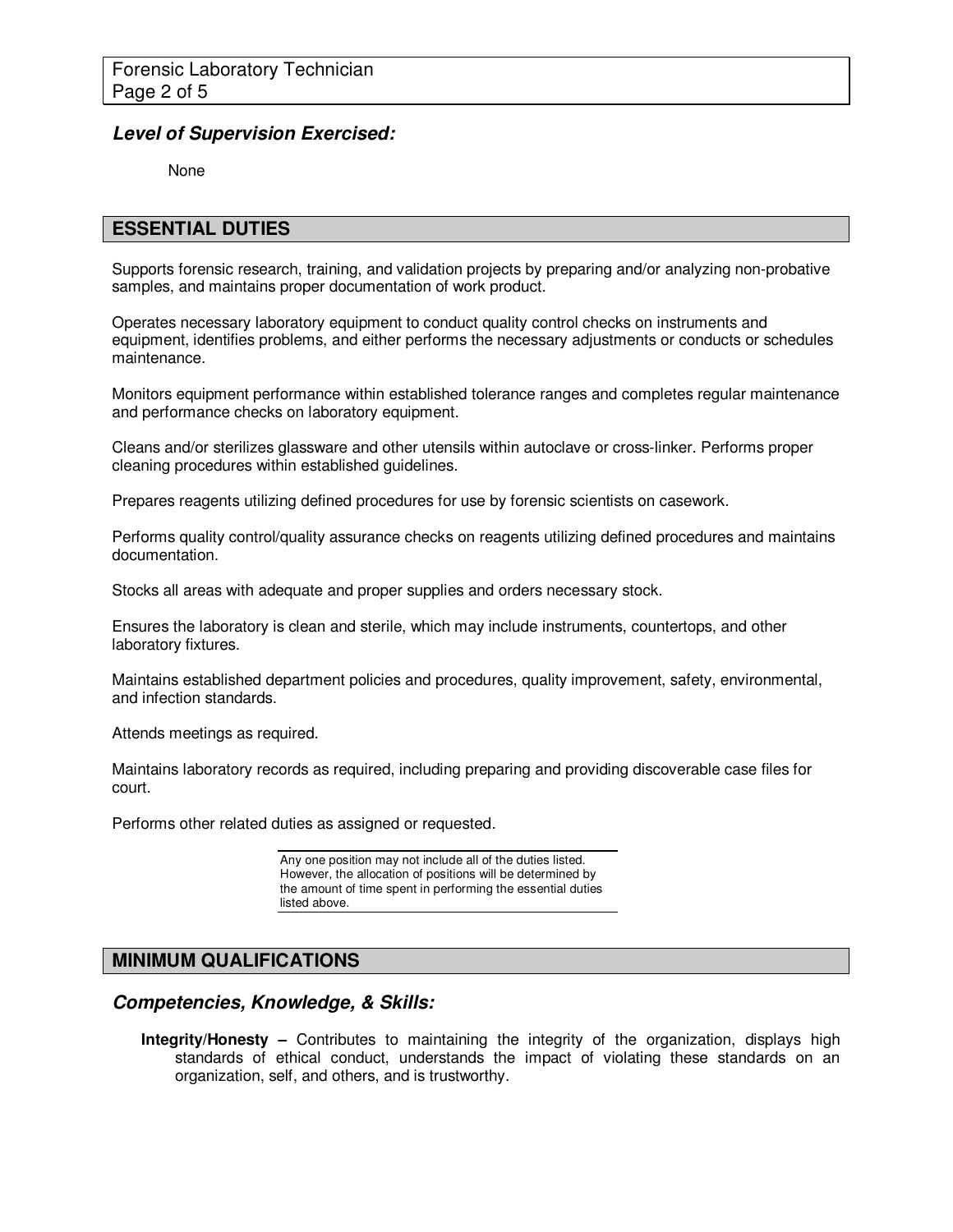- **Reading** Understands and interprets written material including technical material, rules, regulations, instructions, reports, charts, graphs, or tables and applies what is learned from written material to specific situations.
- **Writing** Recognizes and uses correct English grammar, punctuation, and spelling, communicates information in a succinct and organized manner, and produces written information which may include technical material that is appropriate for the intended audience.
- **Chemistry** Knowledge of the concepts, principles, and theories of the composition, structure, and properties of substances and of the chemical processes and transformations including uses of chemicals and their interactions, danger signs, production techniques, and disposal methods.
- **Technical Competence** Uses knowledge that is acquired through formal training and extensive onthe-job experience to perform one's job, works with, understands, and evaluates technical information related to the job, and advises others on technical issues.
- **Teamwork** Encourages and facilitates cooperation, pride, trust, and group identity, fosters commitment and team spirit, and works with others to achieve goals.
- **Mathematical Reasoning** Solves practical problems by choosing appropriately from a variety of mathematical and statistical techniques.
- **Technology Application** Uses machines, tools, instruments, or equipment effectively and utilizes computers and computer applications to analyze and communicate information in the appropriate format.
- **Interpersonal Skills** Shows understanding, courtesy, tact, empathy, and concern, develops and maintains relationships, may deal with people who are difficult, hostile, and/or distressed, relates well to people from varied backgrounds and situations, and is sensitive to individual differences.
- **Research** Knowledge of the scientific principles, methods, and processes used to conduct a systematic and objective inquiry including study design, collection, analysis, and interpretation of data, and the reporting of results.
- **Problem Solving** Identifies problems, determines accuracy and relevance information, and uses sound judgment to generate and evaluate alternatives and to make recommendations.
- **Decision Making** Makes sound, well-informed, and objective decisions, perceives the impact and implications of decisions, commits to action even in uncertain situations to accomplish program goals, and causes change.
- **Reasoning** Identifies rules, principles, or relationships that explain facts, data, or other information, analyzes information, and makes correct inferences or draws accurate conclusions.
- **Diversity** Is sensitive to cultural diversity, race, gender, and other individual differences in the workforce.
- **Flexibility** Is open to change and new information, adapts behavior or work methods in response to new information, changing conditions, or unexpected obstacles, and deals effectively with ambiguity.
- **Attention of Detail** Is thorough when performing work and conscientious about attending to detail.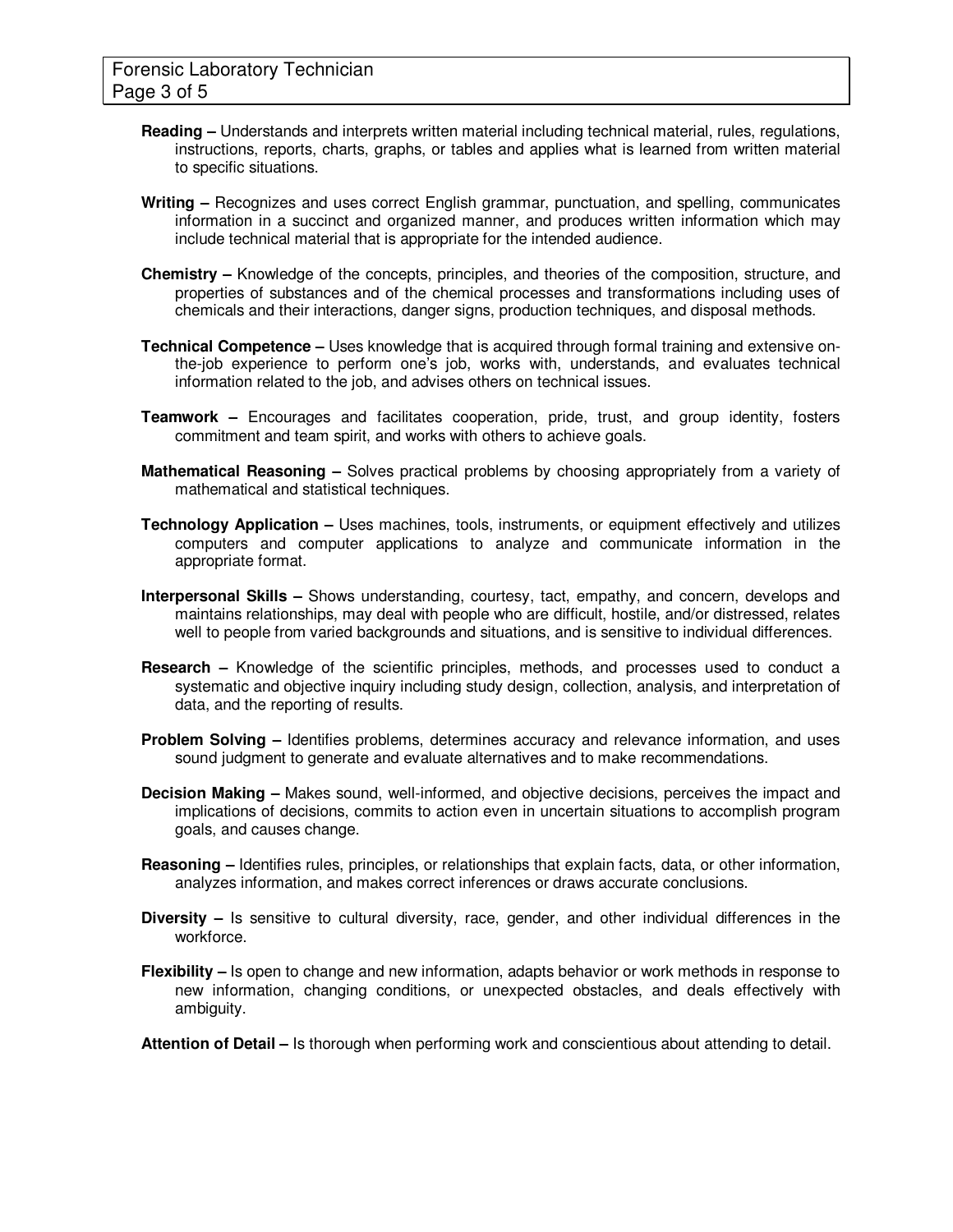**Physical Demands** (Physical Demands are a general quide and specific positions will vary based on working conditions, locations, and agency/department needs)**:** 

Standing: remaining on one's feet in an upright position. Lifting: raising or lowering an object from one level to another. Carrying: transporting an object, usually by hand, arm, or shoulder. Balancing: maintaining body equilibrium to prevent falling over. Stooping: bending the body by bending spine at the waist. Crouching: bending body downward and forward by bending legs. Reaching: extending the hand(s) and arm(s) in any direction. Handling: seizing, holding, grasping, or otherwise working with hands. Fingering: picking, pinching, or otherwise working with fingers. Feeling: perceiving attributes of objects by means of skin receptors. Repetitive motions: making frequent movements with a part of the body. Lifting: raising or lowering an object up to 10 pounds. Field of Vision: ability to see peripherally. Accommodation: ability to adjust vision to bring objects into focus. Color Vision: ability to distinguish and identify different colors.

## **Working Environment:**

Subject to many interruptions. Pressure due to multiple calls and inquiries. Wet: frequent contact with water or other liquid Hazard: conditions where there is danger to life, body, and/or health Exposure to hazardous chemicals Exposure to hazardous anesthetic agents, bodily fluids, and wastes. Exposure to infection from disease-bearing specimens. Exposure to risk of blood borne diseases. Exposure to hazardous chemicals.

## **Education Requirement:**

Associate's Degree in Chemistry, Biochemistry, or a related field.

### **Experience Requirement:**

Two years of experience working in a lab.

## **Education/Experience Equivalency:**

Additional appropriate education may be substituted for the minimum experience requirement. Additional appropriate experience may be substituted for the minimum education requirement.

## **Licensure and/or Certification:**

None